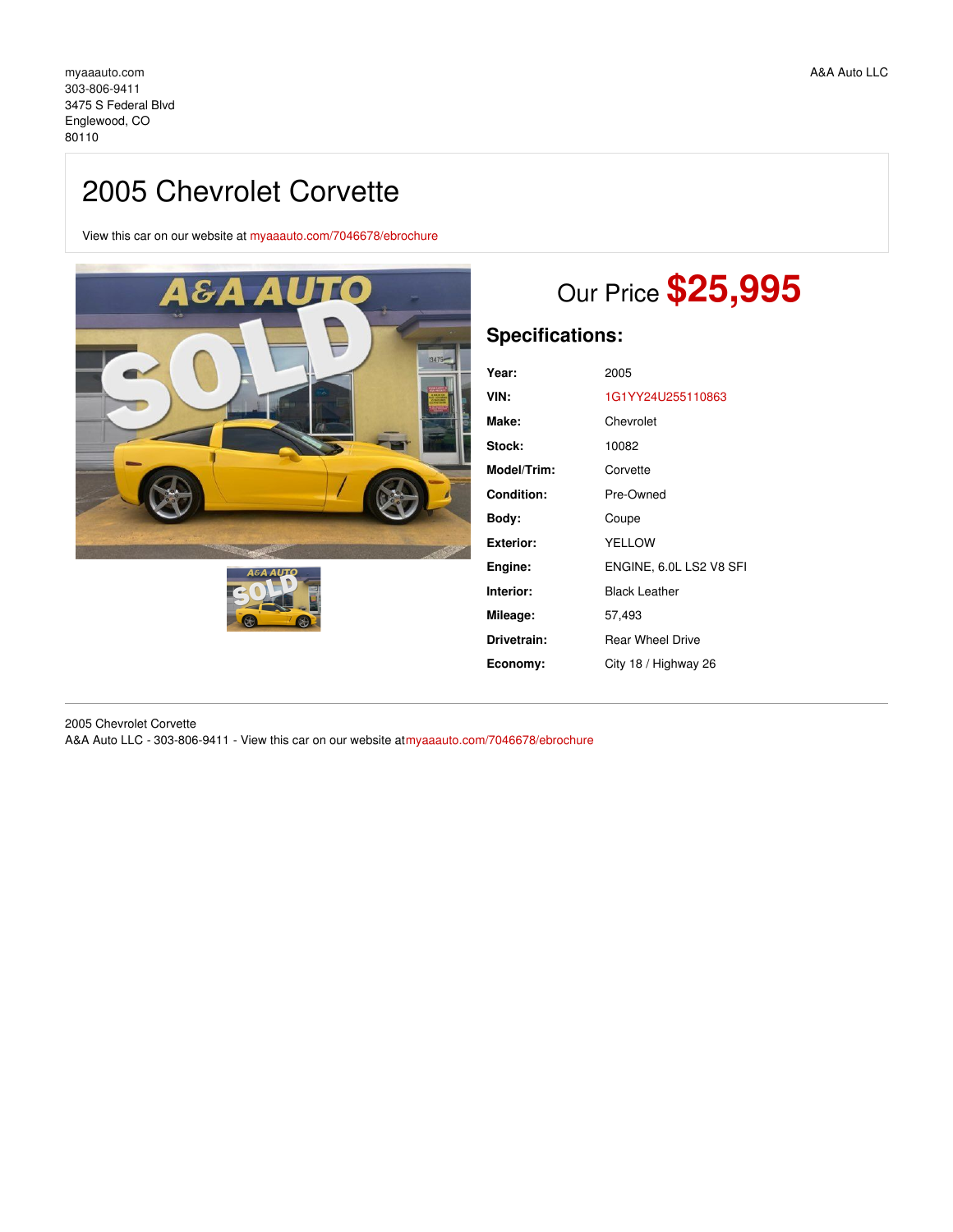

#### 2005 Chevrolet Corvette

A&A Auto LLC - 303-806-9411 - View this car on our website a[tmyaaauto.com/7046678/ebrochure](https://myaaauto.com/vehicle/7046678/2005-chevrolet-corvette-englewood-co-80110/7046678/ebrochure)

## **Installed Options**

#### **Interior**

- Console, floor, lockable, includes 2 covered cupholders, ashtray with cigar lighter, auxiliary power outlet and CD storage
- Floormats, carpeted- Steering column, manual, Tilt-Wheel
- Steering wheel, leather-wrapped
- Instrumentation, analog, electronic, includes Driver Information Center with 2 line display
- Tire Pressure Monitor System, air pressure sensors in each tire pressure display in Driver Information Center
- Oil life monitoring system- Door locks, power, programmable, includes lockout protection
- Windows, power, includes driver and passenger express-down
- Cruise control, electronic with set and resume speed
- Theft-deterrent system, push button start, immobilizer and audible visual alarm
- Keyless Access, with push-button start, includes 2 remote transmitters which enable automatic door unlock and open by touching door switch
- Ignition, keyless, engaged with push button start
- Hatch release, push button open, includes power hatch pulldown
- Defogger, rear-window, electric
- Air conditioning, dual-zone, automatic, includes individual climate settings for driver and right front passenger, automatic climate control and outside temperature display
- Air filtration, includes pollen filter
- Sound system, ETR AM/FM stereo with CD player and MP3 playback, includes Radio Data System, seek-and-scan, digital clock, auto-tone control, automatic volume, Theftlock and (U66) Sound system feature, 7-speaker system
- Antenna, integral, hidden
- Mirror, inside rearview, manual day/night, includes dual reading lights
- Visors, illuminated vanity mirrors, driver and front passenger
- Lighting, interior, courtesy, cargo and glovebox
- Storage, includes lockable glovebox, center console and 2 rear compartments with covers
- Seat adjuster, power, driver 6-way
- Seats, front bucket with leather seating surfaces, includes back angle adjustment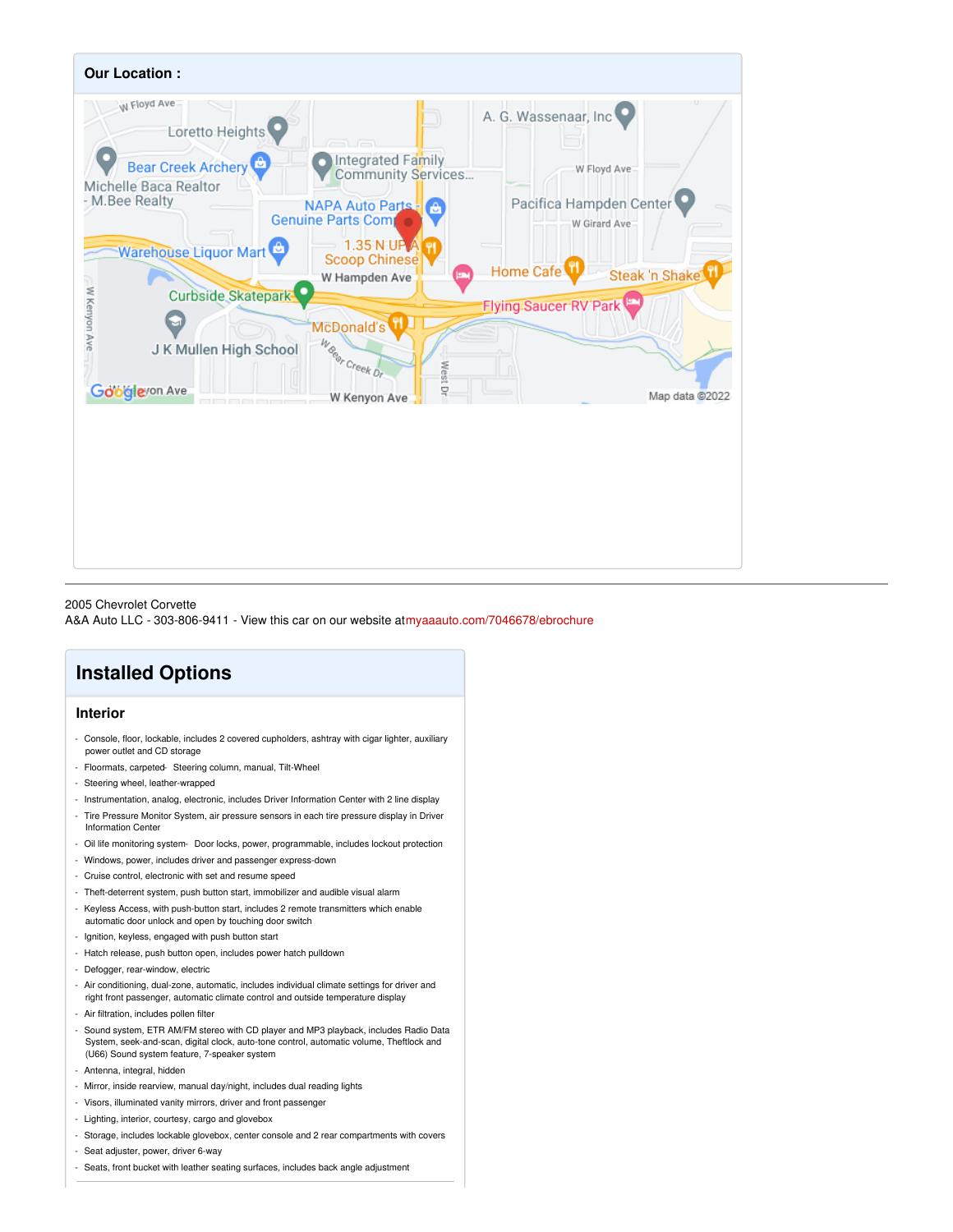#### **Exterior**

- Wipers, intermittent, front- Glass, Solar-Ray light tinted
- Mirrors, outside rearview, power, heated, body-color- Daytime running lamps
- Fog lamps, front, integral in fascia
- Headlamps, bi-functional, Xenon, high-intensity discharge, includes automatic exterior lamp control
- Roof panel, removable, 1-piece, body-color

#### **Safety**

- Console, floor, lockable, includes 2 covered cupholders, ashtray with cigar lighter, auxiliary power outlet and CD storage
- Floormats, carpeted- Steering column, manual, Tilt-Wheel
- Steering wheel, leather-wrapped
- Instrumentation, analog, electronic, includes Driver Information Center with 2 line display
- Tire Pressure Monitor System, air pressure sensors in each tire pressure display in Driver Information Center
- Oil life monitoring system- Door locks, power, programmable, includes lockout protection
- Windows, power, includes driver and passenger express-down
- Cruise control, electronic with set and resume speed
- Theft-deterrent system, push button start, immobilizer and audible visual alarm
- Keyless Access, with push-button start, includes 2 remote transmitters which enable automatic door unlock and open by touching door switch
- Ignition, keyless, engaged with push button start
- Hatch release, push button open, includes power hatch pulldown
- Defogger, rear-window, electric
- Air conditioning, dual-zone, automatic, includes individual climate settings for driver and right front passenger, automatic climate control and outside temperature display
- Air filtration, includes pollen filter
- Sound system, ETR AM/FM stereo with CD player and MP3 playback, includes Radio Data System, seek-and-scan, digital clock, auto-tone control, automatic volume, Theftlock and (U66) Sound system feature, 7-speaker system
- Antenna, integral, hidden
- Mirror, inside rearview, manual day/night, includes dual reading lights
- Visors, illuminated vanity mirrors, driver and front passenger
- Lighting, interior, courtesy, cargo and glovebox
- Storage, includes lockable glovebox, center console and 2 rear compartments with covers
- Seat adjuster, power, driver 6-way
- Seats, front bucket with leather seating surfaces, includes back angle adjustment

#### **Mechanical**

- Exhaust, aluminized stainless-steel with polished 3" stainless-steel tips
- Fuel capacity, approximate, 18 gallon (68 liters)- Brakes, 4-wheel antilock, 4-wheel disc
- Steering, power, speed-sensitive, rack and pinion
- Wheels, 5-spoke painted aluminum,  $18" \times 8.5"$  (45.7 cm x 21.6 cm), front and  $19" \times 10.0"$ (48.3 cm x 25.4 cm), rear
- Tires, rear P285/35ZR19, extended mobility, Eagle F1
- Tires, front P245/40ZR18, extended mobility, Eagle F1
- Suspension, 4-wheel independent, includes transverse fiberglass leaf springs
- Engine access, rear opening hood, includes underhood lamp Traction control, all-speed
- Active handling, improves traction and enhances vehicle stability- Rear wheel drive
- Axle, 3.42 ratio, limited slip (Included and only available with (MN6) Transmission, 6-speed manual.)
- Transmission, 6-speed manual, short-throw (Includes (GU6) Axle, 3.42 ratio.)
- Engine, 6.0L LS2 V8 SFI (400 HP [298.3 kW] @ 6000 rpm, 400 lb.-ft. [542.8 N-m @ 4400 rpm)

### **Option Packages**

#### **Factory Installed Packages**

ENGINE, 6.0L LS2 V8 SFI (400 HP [298.3 kW] @ 6000 rpm, 400 lb.-ft. [542.8 N-m] @ 4400 rpm)

-